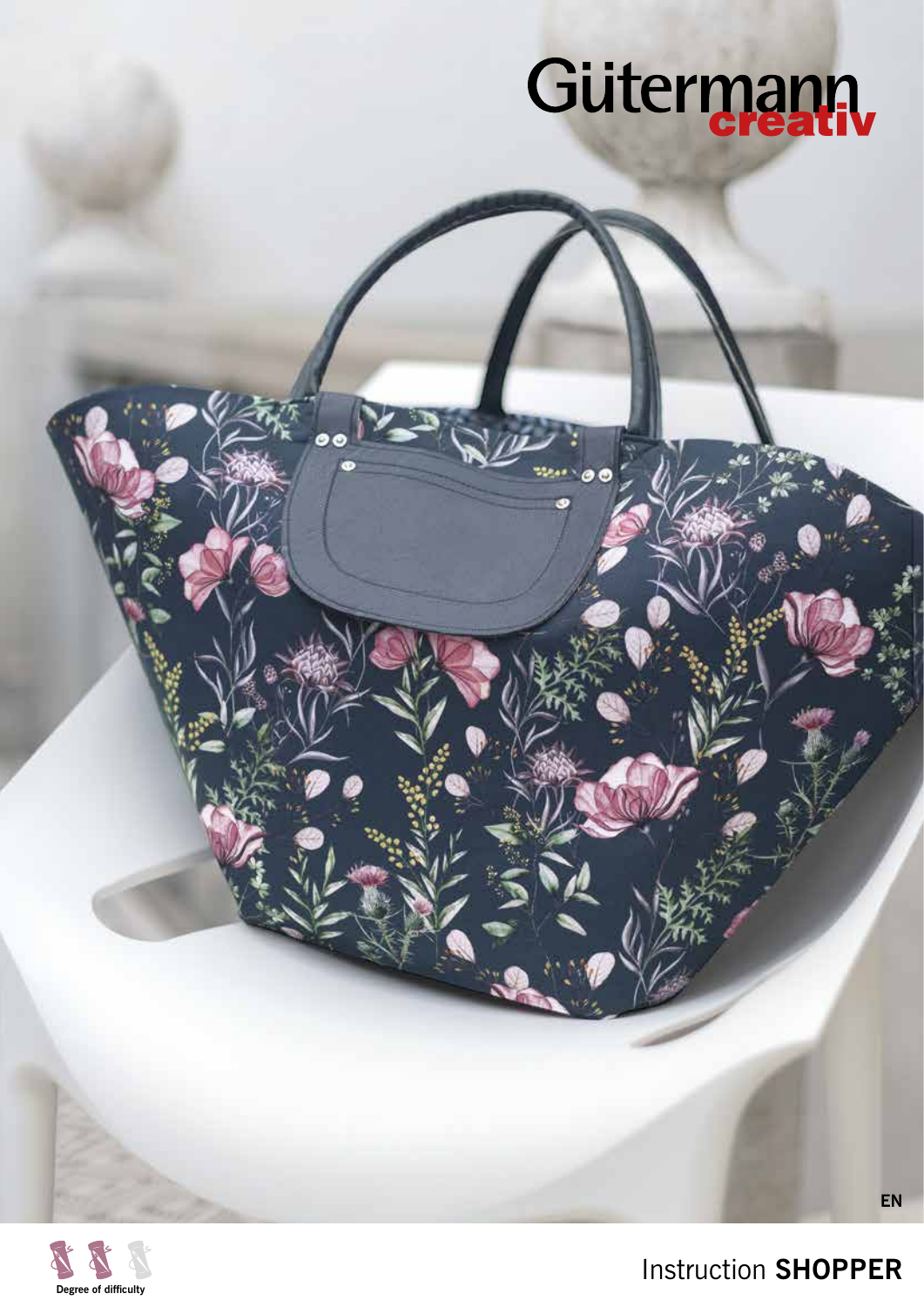## Instruction **SHOPPER**



#### **Materials from Gütermann In addition Tools**

- Sew-all thread in matching colours
- Cotton fabric 145 cm wide, Collection NATURAL BEAUTY:
- . 0.50 m summer flowers in dark blue-rosegreen
- . 0.50 m scattered flowers in dark blue-light blue

- **Q** 0.20 m dark blue imitation leather. 90 cm wide
- $\Box$  0.80 m cord with Ø 10 mm
- $\blacksquare$  6 silver-coloured rivets with Ø 9 mm
- $\blacksquare$  1.10 m fusible fabric lining G 700, 90 cm wide in black
- $\blacksquare$  1.10 m stable lining S133, 45 cm wide, fusible
- 8 x 24 cm firm saddlebag insert S 520, fusible
- $\blacksquare$  Approx. 20 x 15 cm Vliesofix
- **Q** Optionally fabric spray adhesive
- **Cutting paper**

#### **Size**

 $60$  cm (top width) x 38 cm height x 8 cm depth (bottom)

#### **Cutting piece**

Trace bag side and outer pocket (with a marking indicating the bag seam) on paper and cut it out.

Download pattern at **www.guetermann.com**

#### **Cutting**

- Summer flowers: bag side 2x
- Scattered flowers: bag side 2x; inside pocket 2x 19 cm x 14 cm; outside pocket 2x (bottom edge to dotted line, without seam allowance)
- Imitation leather (without seam allowance): handles  $2x$  5 cm x 48 cm; outside pocket  $2x$
- Stable lining: bag side 2x; outside pocket 2x (without seam allowance);
- handle 2x 5 cm x 48 cm (without seam allowance)
- Fabric lining: bag side 2x; inside pocket 2x 19 cm x 14 cm
- Uliesofix: outside pocket 2x (bottom edge to dotted line, without seam allowance)

Cut all pieces with a seam allowance of 1 cm.

- **Sewing machine**
- **.** Iron and ironing cloth
- **Scissors**
- Ruler, tape measure
- Tailor's chalk or fabric highlighter
- **Pins, optionally clips**
- $Ruler$
- **Stanley knife**

#### **Hammer**



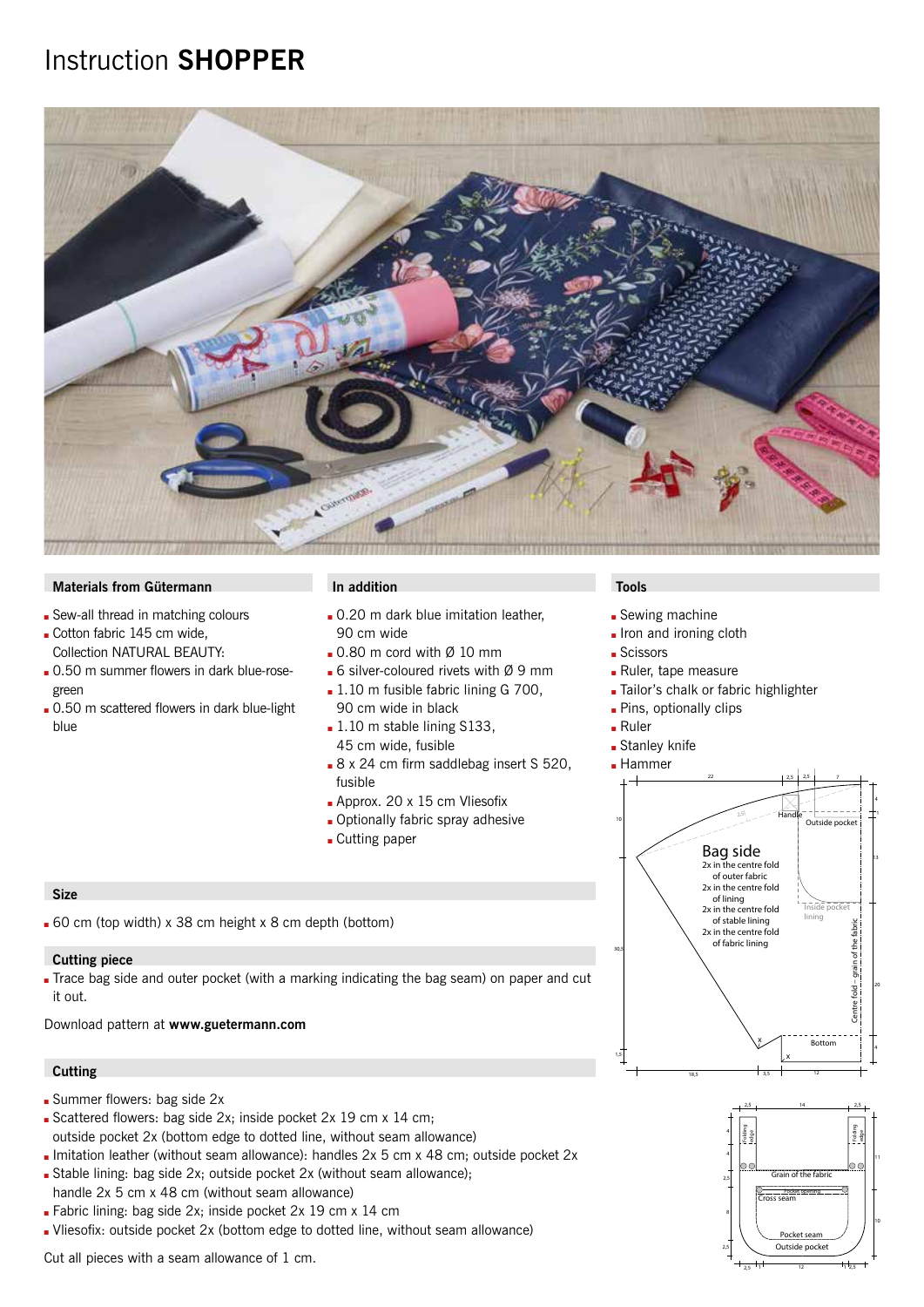## Güterr



**1.** Iron the fabric lining onto the wrong fabric sides of the lining bag sides and the inside pocket parts (scattered flower pattern). Iron the stable lining onto the left fabric sides of the outer fabric bag sides, the handles and the outside pocket imitation leather pattern pieces. For ironing, place the respective lining on the wrong sides of the fabric. Cover it with a damp cloth and press it on in intervals of 15 seconds (stable lining) or 12 seconds (fabric lining) using the iron. After fixing, let it cool off for approx. 30 minutes placing it on a flat surface, in this way the fabric layers will be joined.

**2.** Fold the straps for the handles lengthwise and wrong sides together. Fix the fabric layers using clips, as pins may leave holes, depending on the quality of the material. Stitch the strap down with a clearance of 0.4 cm and 0.8 cm to the cut edges, leaving 2.5 cm open at the start and end. Draw a cord of 43 cm length into the tunnel in each case, using a safety pin.



**3.** For the outside pocket, place the scattered flower pattern onto the imitation leather, wrong sides together, slide the Vliesofix cutting piece in-between so that it is flush and push it up to the dotted line. Cover with an ironing cloth and join the fabric layers with the iron by pressing it on in intervals of 12 seconds. Carry out the same worksteps for the back side of the outer pocket. After allowing for a cool-off period, cut in the pocket slit (between the marked rivets) on the front side of the outside pocket using the ruler and Stanley knife. Stitch the cross seam below the cut edge with a double or triple straight stitch as marked on the cutting piece. Insert the rivets on both sides of the cut according to manufacturer instructions.

**4.** Place the front and back side of the outside pocket on top of each other so that they are flush, wrong sides together, preferably fix them using spray adhesive. Place the cutting paper (with seam marking) onto the outside pocket ensuring that it is flush with it. Also fix the cutting paper onto the outside pocket using spray adhesive or clip all layers together using clips. Stitch the pocket seam along the dotted line with a double or triple straight stitch above the cutting paper marking (so as to provide for easier top feed). Afterwards use a straight stitch seam to stitch the front and back bag side onto each other with a clearance of 0.4 cm to the outer edges. Tear off the paper between the quilting seams, possibly use tweezers as an aid. Insert one rivet on the right and left of the insertion slit, respectively, according to manufacturer instructions.

**5.** Place and pin the pattern pieces of the inside pocket right sides together. Stitch the seam on a longitudinal edge on all 4 edges leaving an opening for turning with a length of approx. 6 cm. Cut back the seam allowances and bevel them at the corners. Turn the inside pocket through the opening. Form and iron the edges and corners, folding the seam allowances of the open slit edges towards the inside. Pin the inside pocket on one lining bag side according to the schematic drawing, the open slit edge pointing in the direction of the bag's bottom edge. Stitch on the inside pocket at the two vertical edges and the lower transverse edge close to the edge, closing the open slit edge at the same time.



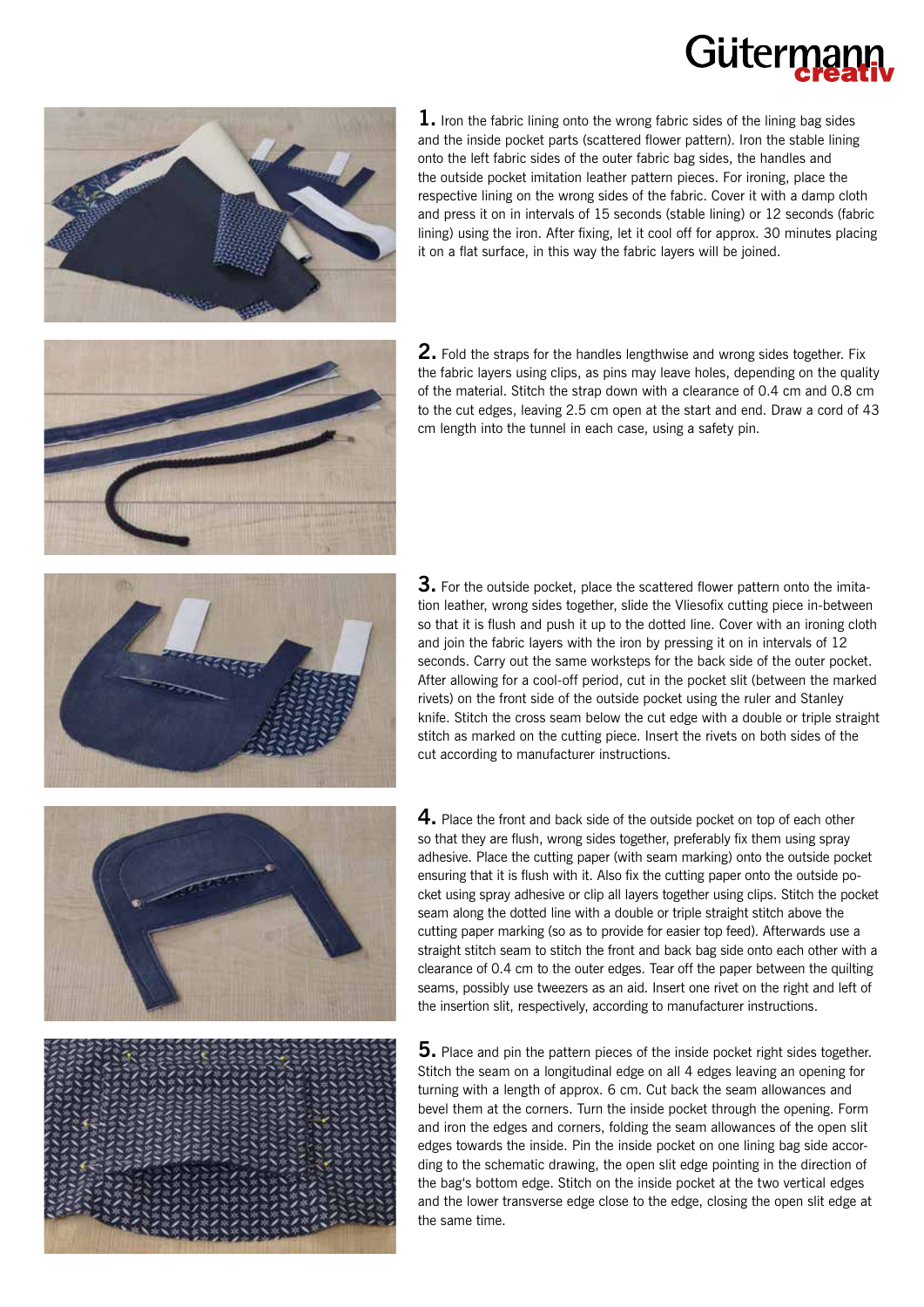# Gütern



**6.** Place the pattern pieces for the bag sides featuring the summer flower pattern, right sides together. Pin the bottom centre seam and stitch it at a width of 1 cm. Iron the seam allowances apart. Then pin the lateral seams together and stitch them. Iron the seam allowances apart. Sew the pattern pieces for the lining bag that features the scattered flower pattern in the same way, leaving a 15–20 cm opening for turning in the centre of a lateral seam.



**7.** For the bottom edges of the outer fabric, place the points "x" of the bottom and the lateral seam right sides together, the seamlines of the bottom and the bag side exactly lying on top of each other. Pin the cut edges of the cross seam of the bottom together. Stitch a seam of 1 cm, observing that the seam allowances of the bottom and lateral seams remain unfolded. Carry out the same worksteps for the opposite bottom cross seam. Cut in the seam allowances in the corners just up to the seam. Iron the saddlebag insert onto the bottom with a damp cloth in intervals of 15 seconds. Carry out the sewing worksteps for the bottom of the lining bag in the same way, however, without using an additional insert.

**8.** Slide the lining bag onto the outer fabric right sides together, the seams on the sides and the bottom exactly lying on top of each other. Pin the upper bag edge together all-round. Quilt the seam all-round. Cut in the seam allowances once around vertically just up to the quilted seam. Turn the bag through the opening of the lining. Push the lining into the outer fabric. Shape and iron the seamline.



**9.** Place the outside pocket in the centre of the bag as is shown in the cutting pattern. Fold the mounting strips around the upper bag edge towards the inside on the marked folding edge, preferably fix with clips. Insert the 4 marked rivets through all material layers. Stitch the ends of the handles on both sides to the inside of the bag close to the edge with a cross and square. Sew on the handle on the opposite bag edge in the same manner. In a last step, close the opening that has been left open for turning in the lining by hand, or by stitching the seam allowances that are placed on top of each other close to the edge.

**Gütermann GmbH** Landstr. 1 **DE**-79261 Gutach-Breisgau Tel +49 7681 21-0 Fax +49 7681 21-449 contact@guetermann.com



352115 1005136.0221/1.

152115 1005136.0221/1

### www.guetermann.com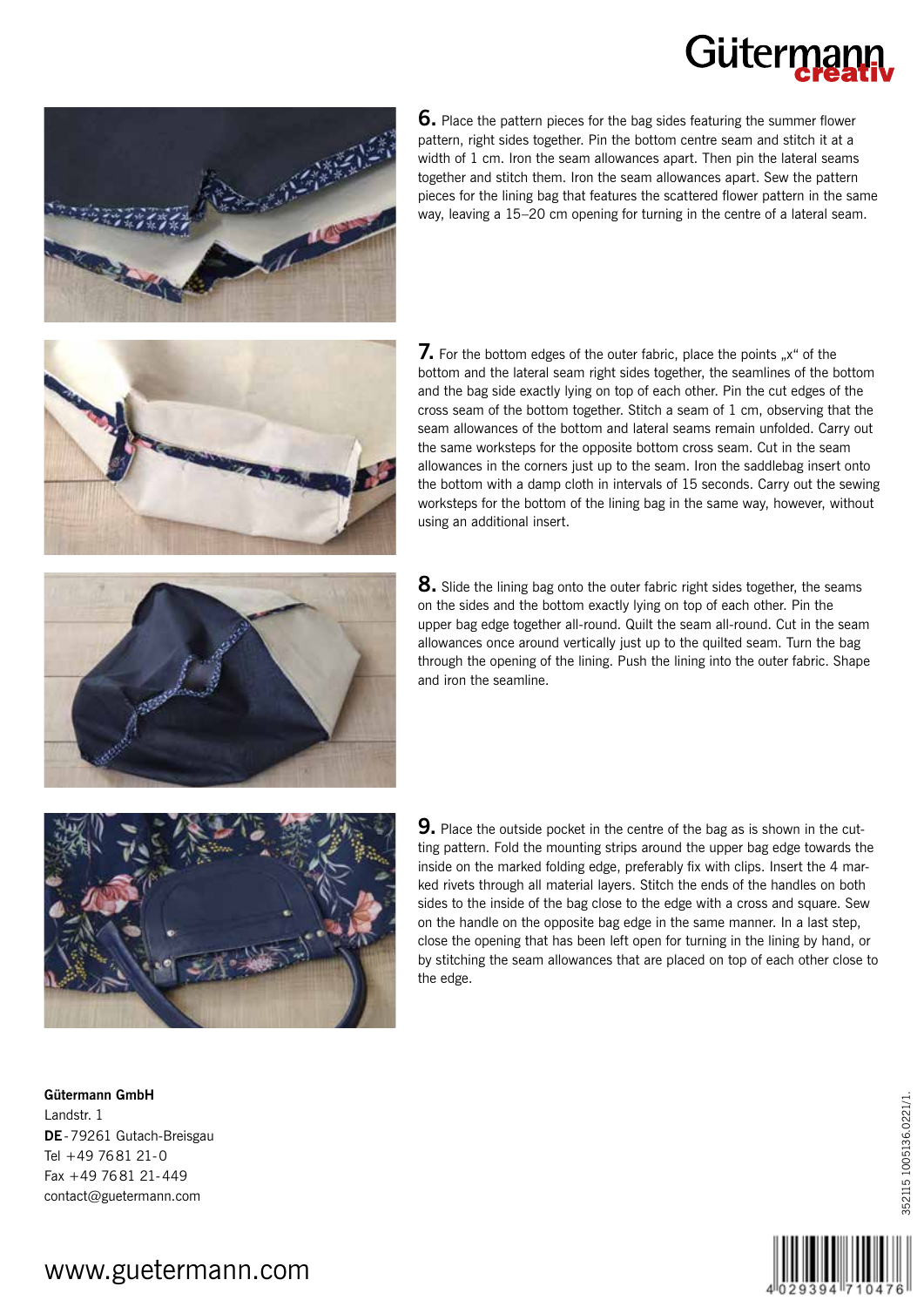